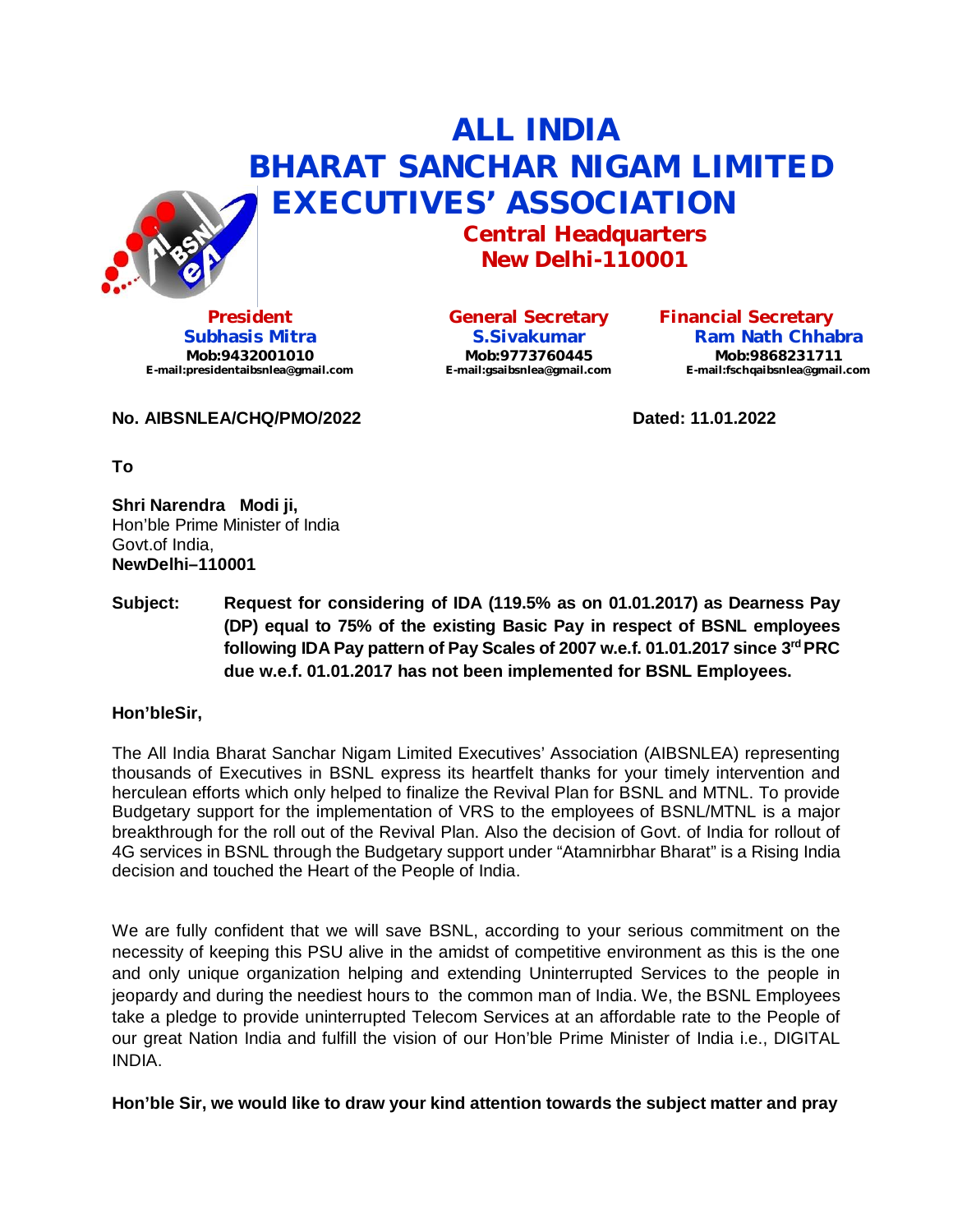### **for the settlement at your earliest convenience please.**

After the release of 3rd PRC recommendations, the Pay revision and Pension revision took place in almost all other PSUs in accordance with the guidelines of DPE other than BSNL. The affordability clause and the guidelines on Profit-oriented Pay rise have disallowed any Pay as well as Pension revision in BSNL. Though Pension is the commitment of DOT (GOI) but it is categorically clarified that the Pension revision will only follow Pay revision and the revision of IDA Pension will not be done automatically in BSNL which is very painful clarification for the Pensioners. The DPE guidelines on 3<sup>rd</sup> Pay Revision disallows Pay revision in BSNL on the plea of not earning Profit for the last three consecutive years. We earnestly put forth the demand that BSNL as a PSU wholly controlled under the Central Government and being the Strategic Sector purely a Service-oriented Organization should not be brought under the DPE Guidelines in respect of Profitability clause which permits Pay Revision. We are waiting for a long time for the revision of Pay since it is due from 01.01.2017 and BSNL employees are drawing Pay and Pension for the past 15 years in the old Pay Scales.

In view of the abnormal delay, the BSNL Employees and Pensioners are not getting their due benefits in time. Hence, we hereby submit the following suggestions and justifications for **the favorable consideration of the Hon'ble Prime Minister of India as a interim Measure/ interim relief till such time 3rd PRC got approved and implemented in BSNL.**

**"Portion of IDA (119.5% as on 01.01.2017) equal to 75% of the existing basic pay in respect of the employees of BSNL/ CPSEs following IDA pattern of Pay Scales of 2007 levels may be distinctly allowed and showed as Dearness Pay (DP) w.e.f. 01.01.2017, which would be counted for the purposes like:**

**Retirement benefits, Payment of Allowances, Transfer grant, Contribution to Provident Funds,Licenses fee & Various Advances etc."**

**There is precedence also in this regard during the 2nd Pay Revision time, where portion of IDA equal to 50% of existing Pay was granted as Dearness Pay (DP) w.e.f. 01.01.2007 vide DPE OM No. 2(7)/2005 DPE –(WC) GL-III dated 26th Feb 2008.**

### **JUSTIFICATIONS:**

1. We have not asked any Pay hike from 01-01-2017, we simply demand that the "Portion of IDA (119.5% as on 01.01.2017) equal to 75% of the existing basic pay in respect of the employees of BSNL/ CPSEs following IDA pattern of Pay Scales of 2007 **may be distinctly allowed & shown as Dearness Pay (DP) w.e.f. 01.01.2017, since IDA has already crossed 100%.** 2. In March, 2004 the Cabinet took the decision to merge 50% DA of Central Government Employees under the able-guidance of the then **Hon'ble Prime Minister Shri Atal Bihari Vajpayee ji.**

3. The merger of 78.2% IDA (Full Neutralization) was also ordered to take effect from 01-01- 2007 for all the PSUs and it was implemented for the BSNL Employees and Pensioners also.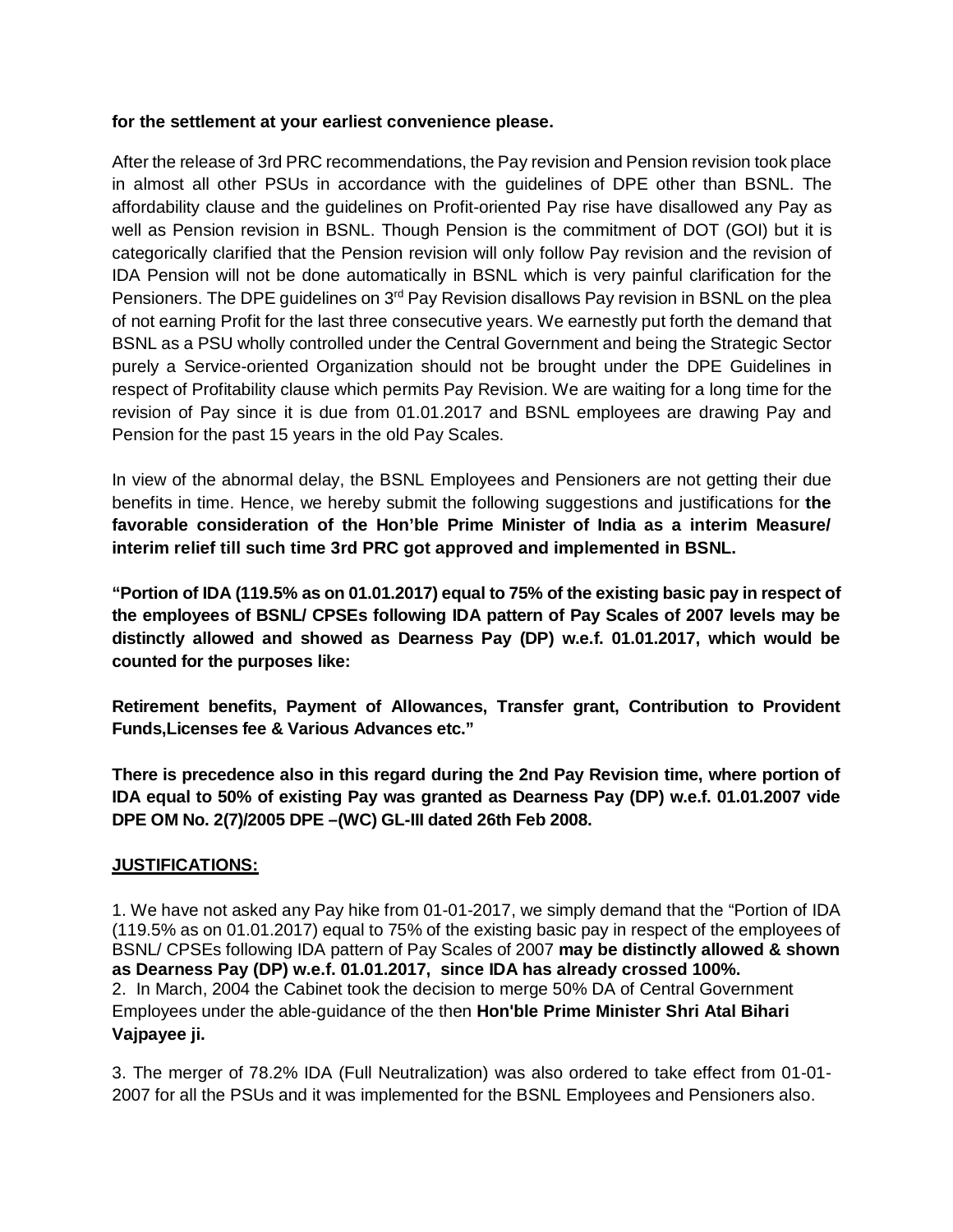4. The Union Cabinet under the Chairmanship of Hon'ble Prime Minister, Shri Narender Modi Ji has also approved the Merger of 125% CDA with the existing Basic Pay from 01-01-2016 i.e. before 7th Central Pay Revision.

5. It is a routine practice whenever DA/ IDA crossed 50% it is ordered by the Govt. to **distinctly show as Dearness Pay (DP) and subsequently** DA/ IDA/DP merged with the existing Basic Pay.

6. Since, BSNL Employees are not eligible for Pay Revision due w.e.f. 01.01.2017, as per the DoT version, we demand just that the "Portion of IDA (119.5% as on 01.01.2017) equal to 75% of the existing basic pay of Pay Scales of 2007 **may be distinctly allowed and showed as Dearness Pay (DP) w.e.f. 01.01.2017** and extend the benefits as done in the past.

7. If there is a Profit and weightage to the extent of 5%, 10% or 15% as the case may be, the BSNL has to allocate huge fund towards Pay Revision. But while there is no profit, we demand only just that the "Portion of IDA (119.5% as on 01.01.2017) equal to 75% of the existing basic pay in respect of the employees of BSNL/ CPSEs following IDA pattern of Pay Scales of 2007 levels **may be distinctly allowed/showed as Dearness Pay (DP) w.e.f. 01.01.2017, as** done in the past which includes a very meager amount only to be borne by the BSNL.

8. As long as there may not be a Pay Revision for BSNL Employees, in future, the BSNL Pensioners can get revise their Pension by simply Portion of IDA (119.5% as on 01.01.2017) equal to 75% of the existing basic pay of Pay Scales of 2007 **distinctly allowed as Dearness Pay (DP**) **w.e.f. 01.01.2017**.

9. As and when the revision in Pay for BSNL employees will take place, it will also be reflected in the Pension Revision.

10. By considering the proposal, the BSNL Pensioners will also get some relief without further delay as they are waiting for their Pension Revision for more than Five years.

**Hon'ble Sir, We would request your good self that our suggestions regarding the Portion of IDA (119.5% as on 01.01.2017) equal to 75% of the existing basic pay distinctly shows as Dearness Pay (DP) w.e.f. 01.01.2017 and extension of the benefit as done in the past but without any increase/weightage to our present Pay Scales so as to mitigate the suffering and hardship of BSNL employees & BSNL Pensioners and to get the due benefits without any delay may kindly be considered till such time 3rd PRC for BSNL employees got approved and implemented in due course.**

**In view of the foregoing, we earnestly appeal and urged upon your honour that our changed but justified demand which is not a violation of any rules or guidelines but according to permissible rules may kindly be considered sympathetically and issue necessary directions to do the needful for the early settlement of the long pending issue please.**